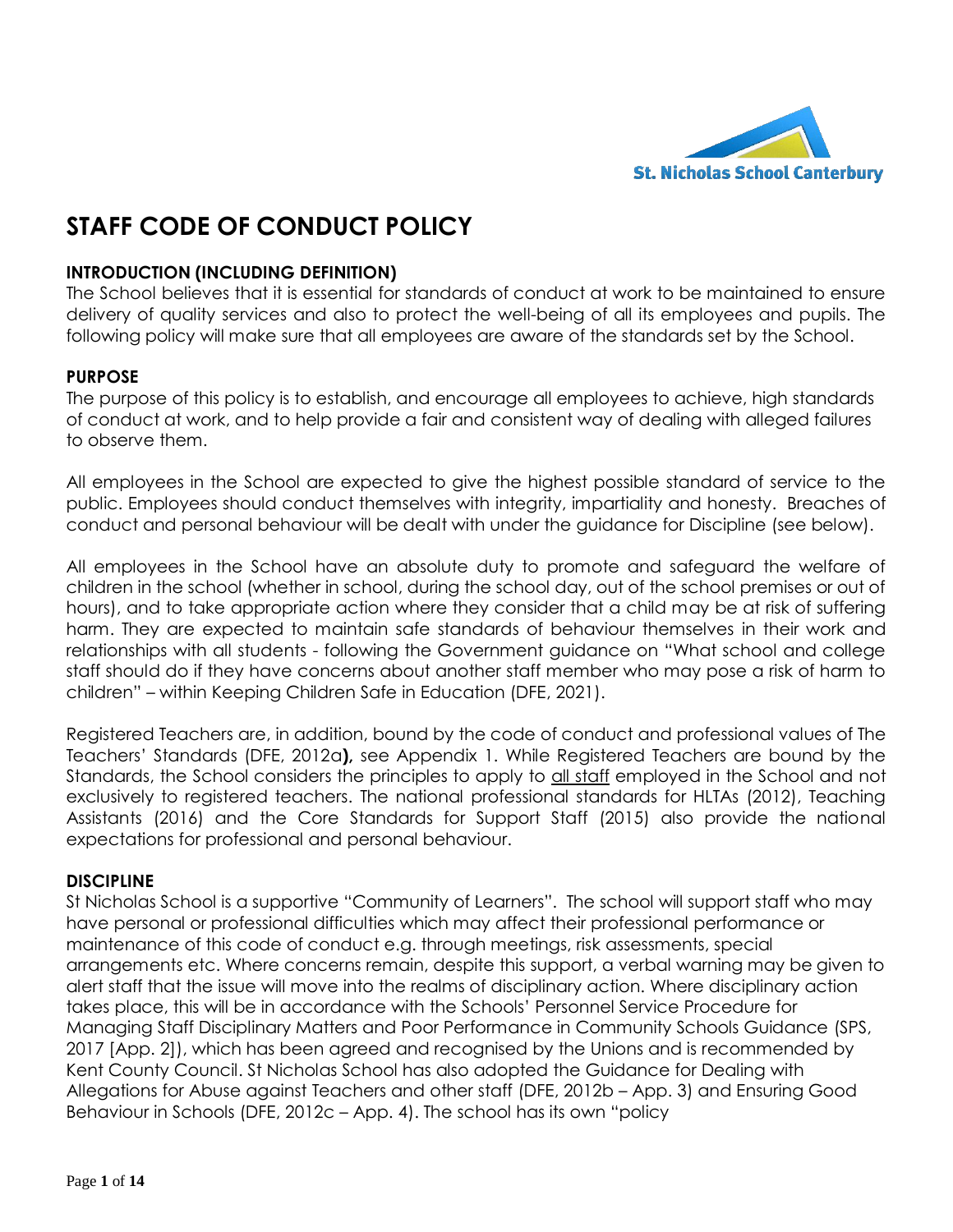NB: The school has adopted the KCC "Safeguarding procedures for managing allegations against staff in schools and education settings' [2019] (see App. 5) and Early Years/Foundation Stage Settings [2014] (see App. 6). The allegation record form will be used to record and report the concern (see App. 7).

# **SCOPE**

The policy applies to all employees and temporary/casual workers of the School including volunteers and parent helpers.

# **POLICY INTO PRACTICE**

# **CONFIDENTIALITY**

Employees must not disclose any official/confidential information. Employees must not use information obtained in the course of their employment for personal gain or benefit, nor should they pass it on to others who might use it in such a way. Also for information relating to patients and/or intellectual property.

Information on pupils may not be disclosed without the consent of the child's parent, or where a child is of reasonable understanding, the child. The only exceptions to this are:

- To safeguard the welfare of the child, information may be disclosed in accordance with the school's Safeguarding policy, the Kent Safeguarding Children Board and Working Together To Safeguard Children (DfES, 2006).
- Where information is requested by the Police to detect or prevent offending.
- Where otherwise allowed to be disclosed by a legal obligation (for example, to give information to a child protection case conference), or an Order of a Court.

It may not be appropriate to agree to maintain confidentiality, where to do so would cause harm or allow unacceptable practices to persist. For further information see the Whistleblowing Policy.

# **DISCLOSURE OF INFORMATION**

Employees of the School may in the course of their duties have access to confidential information. The law requires that certain types of information must be available to LA Members, auditors, government departments, service users and the public.

Employees must not use any information obtained during their employment for personal gain or benefit, nor should they pass it on to others who might use it for personal advantage.

# **DISCLOSURE OF PERSONAL INFORMATION RELATING TO EMPLOYEES/PUPILS/PUBLIC**

Many employees have access to personal information relating to other employees, pupils and other members of the public. All employees must treat this information in a discreet and confidential manner (the Data Protection Act 1998) and adhere to the following guidelines:

Written records and correspondence should be kept securely at all times.

Information relating to staff/pupils/public must not be disclosed either orally or in writing to unauthorised persons.

Information relating to pupils/public must not be given over the telephone unless the caller has given details of their right to ask for such information. Employees should check on the caller's right to information by obtaining their telephone number and calling back to check their identity or by asking for a written request for information.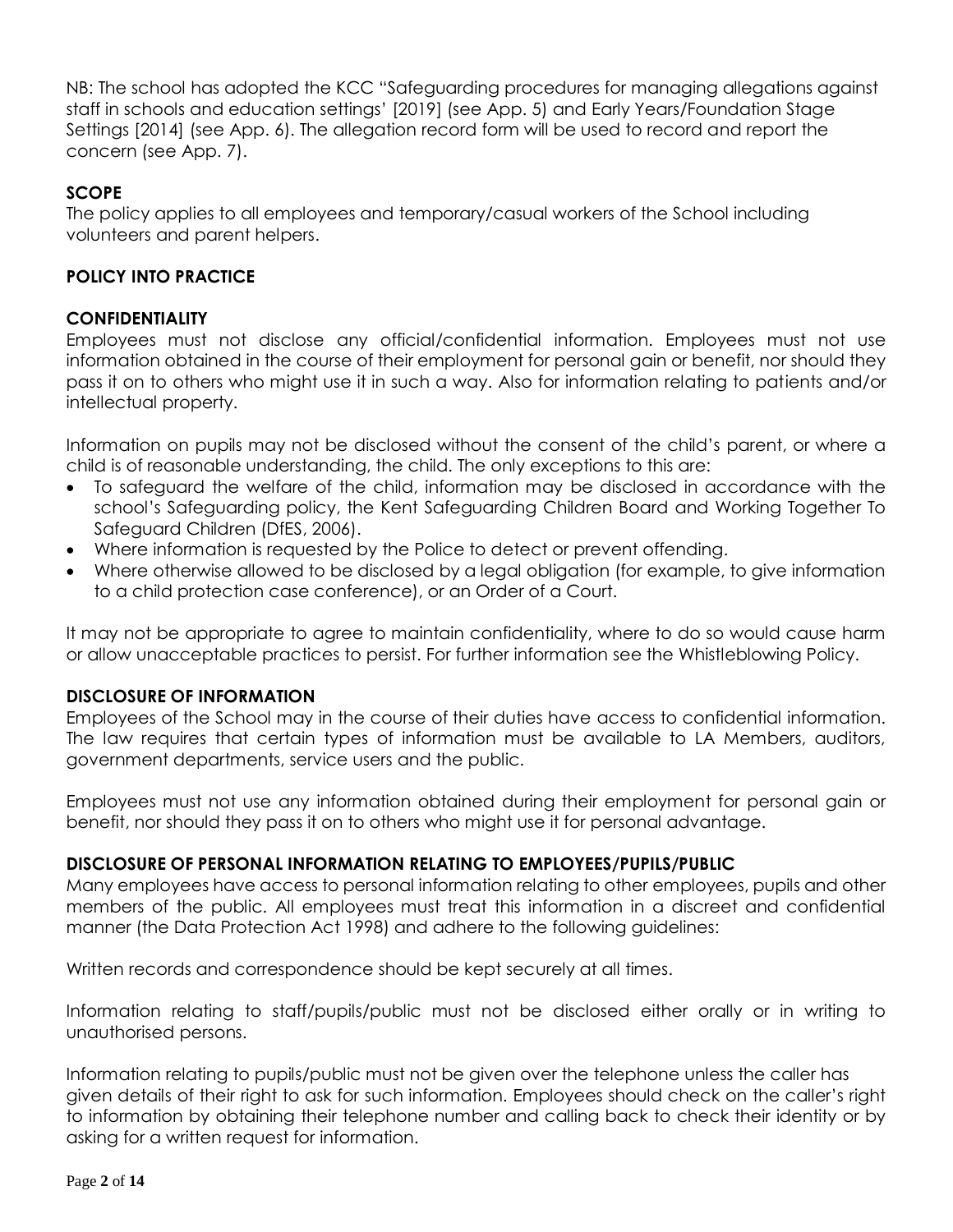Confidential matters relating to staff/pupils/public/school events should not be discussed in areas where they may be heard by passers-by, i.e. corridors, reception, lifts, staff room, via social media etc. Any breach of confidentiality may be regarded as misconduct and be subject to disciplinary action, see the Discipline Procedure (SPS 2017, Appendix 2).

As a general rule employees should not make statements or write letters to the media, if in doubt they should refer such matters to their Head Teacher.

# **ADDITIONAL ACTIVITIES**

For the purposes of the Working Time Regulations employees who have more than one employment (either inside or outside the School) should seek their Head Teacher's approval, this should be reviewed annually. Before undertaking another job, employees must also inform their manager of other work undertaken so that the total level of work undertaken can be monitored. Managers should also find out if prospective employees have secondary employment that may prevent them from performing their job with the School to the standards desired.

The policy does not bar all outside work, however, all employees must be clear about their contractual obligations and must not take outside employment that conflicts with the School's interests or damages the School's interests or reputation.

# **CONFLICT OF INTEREST**

All employees should ensure before they undertake additional employment that there is no conflict of interest with their duties or with the School's interests.

The public expects transparency and accountability in how decisions are made. The School expects its employees to give the highest possible standard of service and to avoid any situation where private and School interests may conflict. An employee, who believes that she or he is in a situation that may cause a conflict of interest, should discuss their situation with their Manager/Head Teacher.

Where this is not declared and there is a clear conflict of interest this may be considered misconduct. Where there is a financial/other benefit to the employee it may be seen as gross misconduct. Where there is a likelihood of dismissal for inappropriate personal interest, it is the responsibility of the School to demonstrate that there is a genuine financial risk in continuing to employ the employee in the same capacity. An investigation will be necessary before beginning such a course of action. Below are further examples of what constitutes personal interest:

Employees must exercise fairness and impartiality when dealing with all parents, pupils, customers, suppliers, other contractors and sub-contractors and no part of the local community should be discriminated against.

Employees who have access to confidential information on tenders or costs for either internal or external contractors must not disclose that information to any unauthorised party or organisation.

Employees, who engage or supervise contractors or have any other official relationship with, contractors and have previously had or currently have a private or domestic relationship with them, must declare that relationship to their manager.

Employees must also declare an interest where -

- An employee has membership of any organisation not open to the public without formal membership and commitment of allegiance and which has secrecy about rules, membership or conduct.
- Where an employee allocates school places to an acquaintance or relative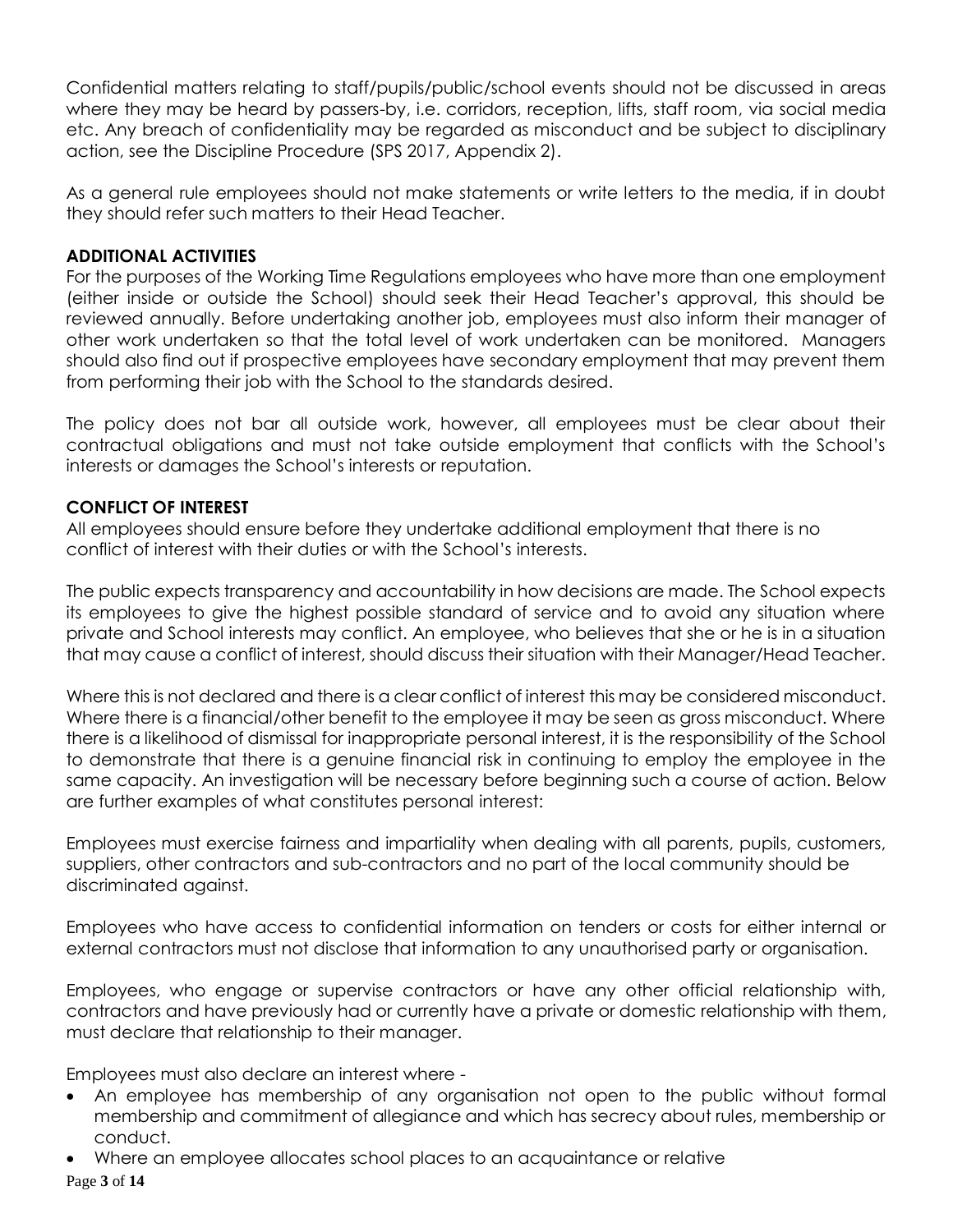Where an employee manages an allocated area of the school budget.

Employees must also declare an interest where they have a pre-existing relationship with their neighbours, friends or family members who may be the pupils and their families. School staff may become an employee of our pupils'/their families via new direct payment/respite care placement supporter. This presents a potential conflict of interest to this area of the code of conduct policy and enable breaches of confidentiality to become more likely. These potential personal relationships between staff and our pupils/families may require email, social networking, mobile phone or direct personal contact to be maintained outside school, but these situations are not down to the school to manage.

Staff must declare to the SLT all situations where the school policy is difficult for them to follow. We will try to offer support and help those involved draw up an informal risk assessment/set of boundaries to follow – we will try to move staff with the conflict of interest to a class away from the pupils/families involved, to create a space. St Nicholas School may not be able to help the staff member with any personal or professional conduct difficulties that may arise out of such a relationship.

# **INVENTIONS AND PATENTS**

The Patents Act 1977 as amended by the 1988 UK Copyright, Designs and Patents Act states that inventions and patents, e.g. plans, reports, designs, unique processes or software, etc. are the property of the employer if:

- They have been made in the course of the employee's normal duties; or
- They have been made in the course of duties specifically assigned to the employee and where invention might be reasonably expected; or
- It was made in the course of the employee's duties and at the time the employee had (because of the nature of his or her duties and particular responsibilities arising from them) a special obligation to further the interests of the employer.

# **RELATIONSHIPS**

Employees should always remember their responsibilities to the community they serve and ensure courteous, efficient and impartial service delivery to all groups and individuals within the community.

# **CONTACT WITH PUPILS AND OTHER YOUNG PEOPLE**

Individual staff members should follow the good practices recommended by our Internet Safety, Health and Safety and Positive Behaviour Support Policies. Staff should seek advice from and/or raise any concerns with the senior leadership team over issues in the following areas:

- Infatuations
- Social Contact including via social media or digital platforms
- Physical Contact
- Physical Education and other activities which require physical contact
- Showers and Chanaina
- Pupils in Distress
- Behaviiour support
- Care, Control and Physical Intervention
- Sexual Contact with Young People
- One to One Situations
- Overnight Supervision and Examinations
- Transporting Children
- Educational Visits and After School Clubs
- First Aid and Administration of Medication

Page **4** of **14**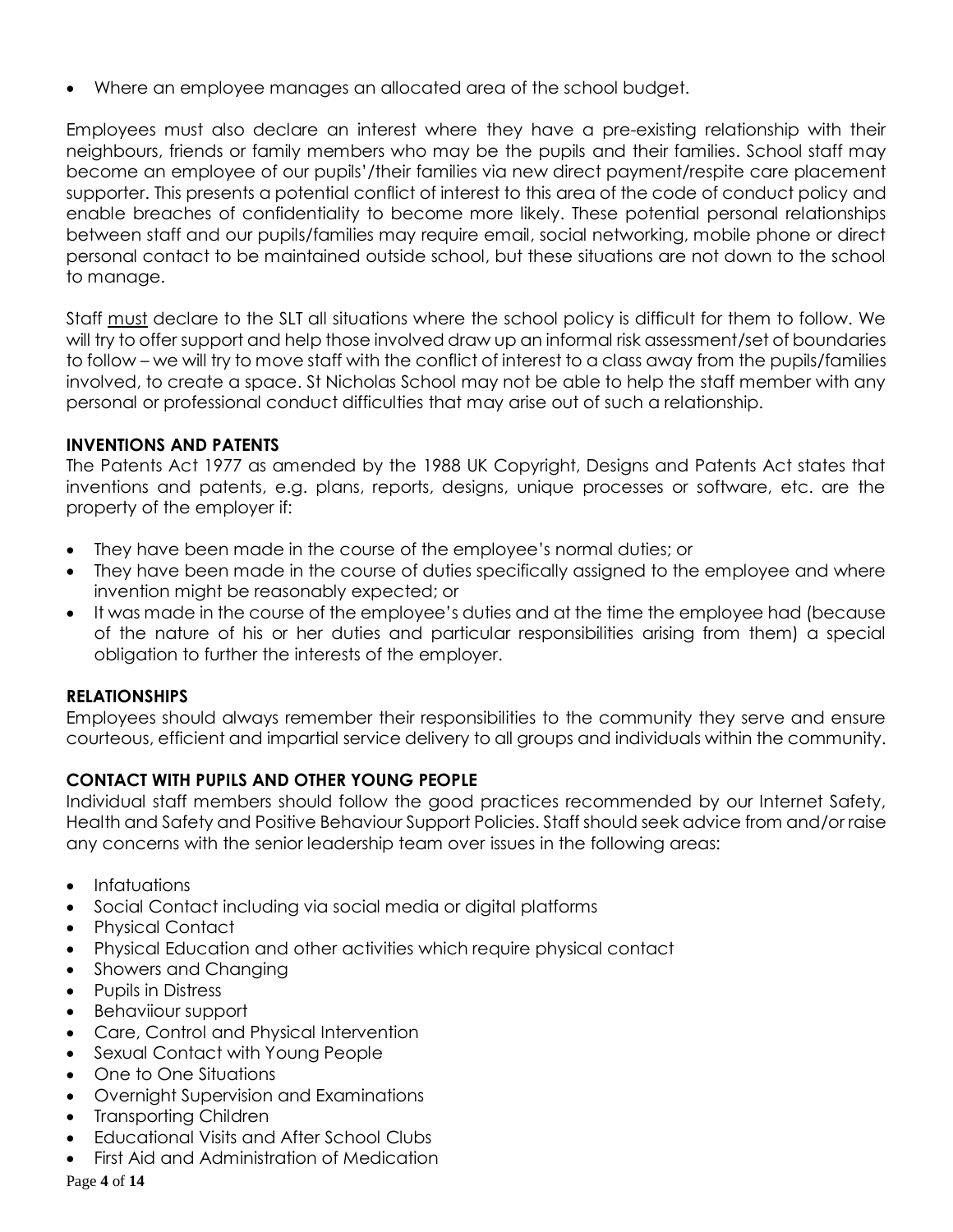- Intimate Care
- Sensitive areas of the Curriculum
- Photography, Videos and other Creative Arts

## **APPOINTMENT AND MANAGEMENT OF STAFF**

Employees involved in the recruitment of internal and external staff must ensure that the decision to appoint is based on merit, (see the school Safer Recruitment Policy). An appointment that is based on anything other than the ability of the candidate to do the job may leave the School vulnerable to allegations of discrimination. Employees must not be involved in an appointment where they are related to an applicant, or have a close personal relationship with him or her. At least one member of each interviewing panel will have undergone Safer Recruitment Training and Safer Recruitment Practices are followed before, during and after any appointment process.

For the purposes of this guidance the definitions of partners/relatives are ongoing personal and emotional relationships, marriage and close family members e.g. siblings, parents-descendants and 'in-law' relationships. A personal relationship may also include the relationship between a parent and the current life partner of their descendant.

It is the policy of the school that spouses/partners will not be employed where there will be a line management relationship between them relating to discipline, promotion or pay adjustments and/or where they will be employed together in the area of contracts or finance – this is due to the potential conflict of interest. This will ensure that our parents and staff feel confident that decisions within the School are made in a fair and equitable way based on the reasonable application of professional judgement. Equally managers and supervisors will want to ensure that their decisions are not influenced by personal considerations. The requirement of managers to maintain confidentiality may also put strains on personal relationships.

If a personal relationship develops where there is a line management responsibility, managers must investigate the situation and discuss the issues with the employees concerned. Where there is evidence that the working relationship will cause a conflict of interest i.e. where the service involves financial and/or contract work the manager must look for an alternative post for one of the employees involved. The decision of who should move to an alternative post must be based on the degree of impact the loss of either employee would have on the particular service. Each case must be decided on its merits to ensure that the decision made is on objective and reasonable grounds and not unfairly discriminatory.

There may be the opportunity to retain both employees in the same area if another manager can take on the line management element of the role in the same department or if the work can be rearranged. A decision can only be made once a full investigation has taken place and the employees have had an opportunity to express their views. Where there is no alternative post or way of working, this may result in dismissal for "some other substantial reason". Managers must ensure that the decision to redeploy or dismiss is fair and based on measurable criteria. A full investigation must be undertaken before a decision is made. Dismissal is not automatic, all other avenues must first be explored.

#### **GIFTS AND HOSPITALITY**

Employees should not accept any personal gifts from pupils and their families, contractors and external suppliers unless the gifts are insignificant items with a value not exceeding £20.

Page **5** of **14** Employees must not accept offers of hospitality unless there is a genuine need to impart information or represent the School in the community. Offers to attend purely social and sporting functions should be accepted only when these are part of the life of the community or where the School should be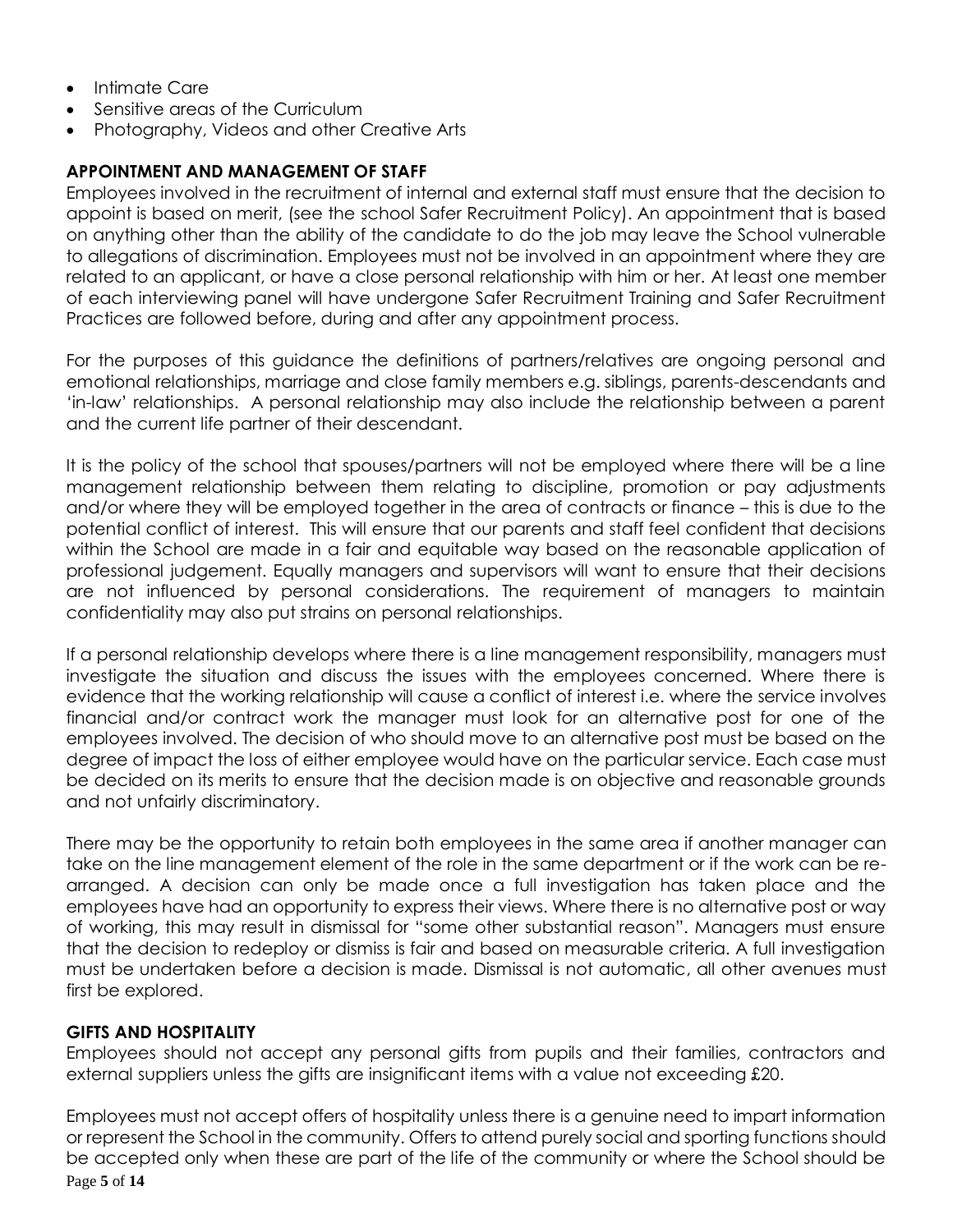seen to be represented. They should be properly authorised by a member of the leadership Team and recorded in the Gifts/Hospitality Register held in the School Office, if above £20.

# **ACCEPTANCE OF GIFTS**

Under the Prevention of Corruption Acts 1906 and 1916 it is an offence for an employee of a public body in his or her official capacity to accept any gift, inducement or reward, including hospitality, for showing favour or disfavour to any person or other organisation. It is the responsibility of the person receiving the favour to prove that it was not received dishonestly. The following must be considered:

- Employees acting in an official capacity must not give the impression that their conduct both inside and outside work with any person or organisation is influenced by the receipt of gifts, rewards and hospitality or any other such consideration.
- Employees must think about the circumstances in which they are made offers and be aware that they may be regarded as owing a favour in return.
- Employees must seek permission from their line managers before accepting such offers and be aware that the offers may have to be returned/refused.
- When gifts/hospitality have to be declined those making the offer should be courteously but firmly informed of the procedures and standards operating within the School.
- How an employee should react to an offer depends on the type of offer, the relationship between the parties involved and the circumstances in which the gift or hospitality is offered:
- Employees must not be seen to be acting in their own personal interests and need to be careful that their behaviour cannot be misinterpreted.
- An offer of a bribe or commission made by contractors, their agents or by a member of the public must be reported to the line manager. Hospitality from contractors should also be avoided for where employees/team are singled out for example Christmas lunch etc, this may be perceived as preferential treatment.
- Employees must not accept significant personal gifts. However, there are occasions when children or parents wish to pass small tokens of of appreciation to staff, e.g. at Christmas or as a thank-you and this is acceptable. However, it is unacceptable to receive gifts on a regular basis or of any significant value, generally not exceeding the value of £20.
- Employees must be particularly wary from accepting gifts from a pupil where it is suspected that a pupil has a crush on the employee.
- No one working for, employed by, or providing services on behalf of the School is to make, or encourage another to make any personal gain out of its activities in any way. Any person becoming aware of a personal gain being made at the expense of the School, contractors or the public should follow the Whistleblowing Policy.
- $\bullet$  It is essential that all details of gifts and hospitality above the value of £20 be discussed with SMT, before acceptance, and then recorded in the Gifts/Hospitality Register.

# **SPONSORSHIP – RECEIVING**

Where an external organisation wishes to sponsor a School activity, whether by invitation, tender, negotiation or voluntarily, the basic principles concerning acceptance of gifts or hospitality apply. Particular care must be taken when dealing with contractors or potential contractors.

# **MATTERS OF CONSCIENCE**

Where an employee believes he or she is being required to act in a way which is illegal, improper, unethical, or in breach of the School's conventions, which may involve possible maladministration, or which is otherwise inconsistent with the Policy for Conduct he or she should refer to their line or Head Teacher or to the Whistleblowing Policy.

Page **6** of **14** Where an employee is aware, or has evidence of illegal, improper or abusive behaviour of another employee he or she should refer to their line manager or the Policy for Equal Opportunities.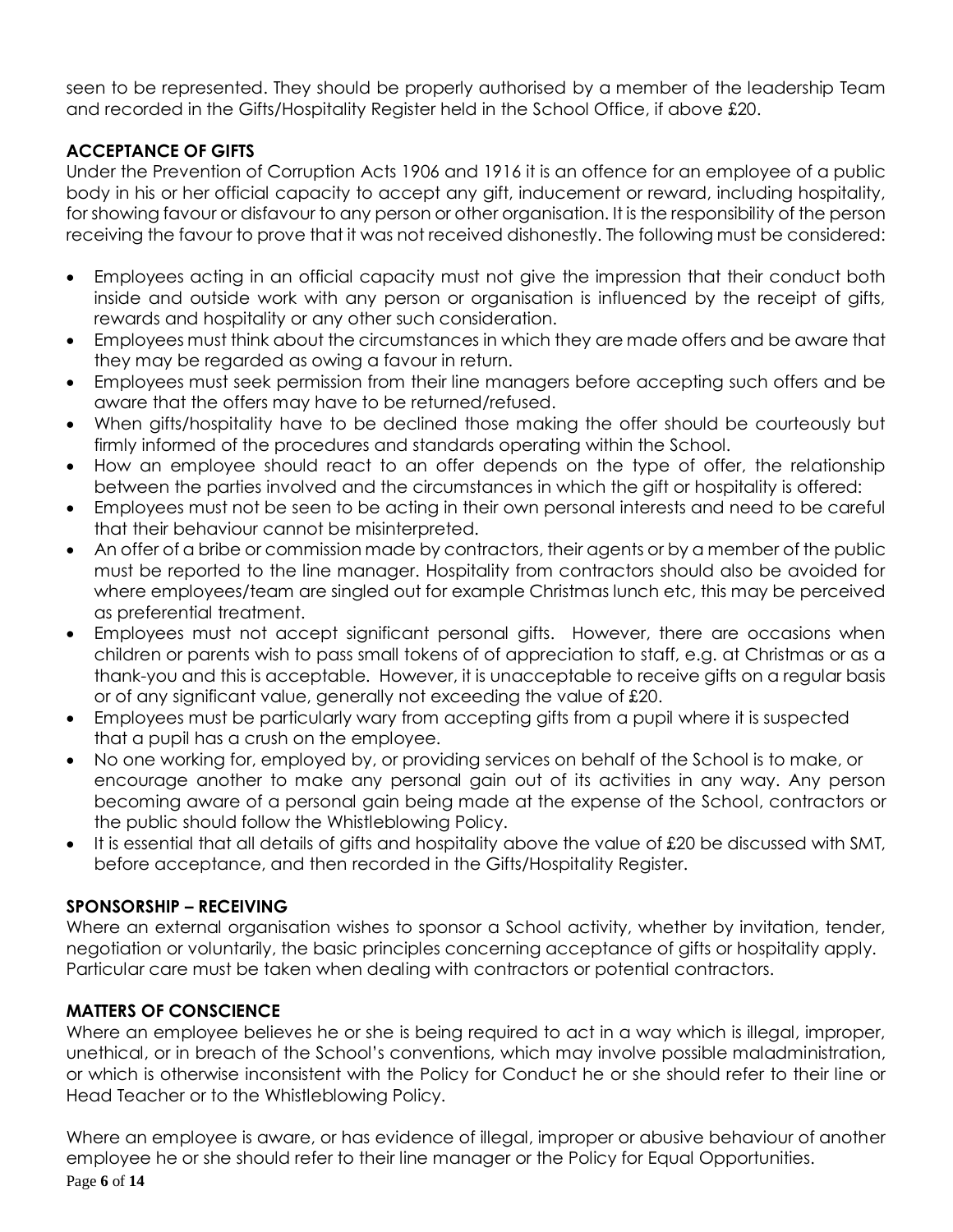Where an employee is aware, or has evidence of illegal, improper or abusive behaviour of another employee towards a pupil, he or she must notify immediately the head teacher, unless the allegation is against the head teacher, when he or she should bring it to the attention of the Chair of Governors.

Where an employee fails to report such concerns, this may be construed as misconduct and could lead to disciplinary action.

## **PERSONAL BEHAVIOUR**

The school believes in treating all employees with respect and trust in a mature, respectful and considerate manner and expects the same approach from employees. The School expects employees to respect the School's property, other employees and their property, suppliers and the public at all times. Employees also demonstrate and model the characteristics they are trying to inspire in pupils. Failure to observe the standards of behaviour expected breaks the bond of trust that is fundamental to the employer/employee relationship and may lead to disciplinary action. Staff must follow all school policies and procedures, implement all training given and use all equipment provided to ensure the safety of protection of themselves and others - their colleagues, visitors and pupils. The school has adopted the national Teacher Standards (2012) for personal and professional behaviour and apply them to our school leaders, HLTAs, TAs and all office/support staff and these form part of our performance management process. NB: Staff are aware that where their decisions/behaviour in their personal lives call their professional judgement into question, causes potential reputational damage to the school or presents a safeguarding risk to their own family or friends outside of school, then disciplinary and/or safeguarding actions may be taken by the school senior leadership team. The Discipline procedure (see school performance management and capability policy and the SPS model policy – Discipline and Conduct) will be initiated where any employee is found to be in breach of this Policy. If an employee is found guilty of gross misconduct he or she may face dismissal.

The premises or grounds of St Nicholas School or any of its campuses must not to be used as a venue for staff to: maintain their inter-personal relationships, store personal belongings, keep their own vehicles off the road or stay overnight/sleep/reside over a short, medium or long-term period (unless in exceptional circumstances, following the [written] permission of the SLT).

# **STAFF WELL-BEING (INCLUDING MENTAL HEALTH AND REDUCED PHYSICAL CAPACITY)**

A policy for well-being is the process being produced. Where staff have difficulty performing their daily duties due to a difficulty with their physical well-being, a Reduced Capacity Risk Assessment will be drawn up by a trained school leader. A phased return to work/duties may be required. A referral for advice/medical assessments from the Occupational Health service may be made.

Where staff have difficulty performing their daily duties due to a difficulty with their emotional wellbeing, a staff Well-Being Plan may be drawn up by a member of the Well-being or Creative Therapies Team or by a trained Mental Health First Aid Instructor. Where a staff member has experienced a significant Mental Health crisis (and/or they may have caused themselves significant harm) a Well-Being Plan may be initiated as part of their (phased) return to work. A referral for advice/medical assessments from the Occupational Health service may be made.

#### **ABSENCE FROM WORK**

All leave should be approved prior to it being taken. This includes parental leave, special leave, etc. Failure to notify absence is unauthorised absence. Any requests for leave of absence need to be put in writing to the Chair of Governors.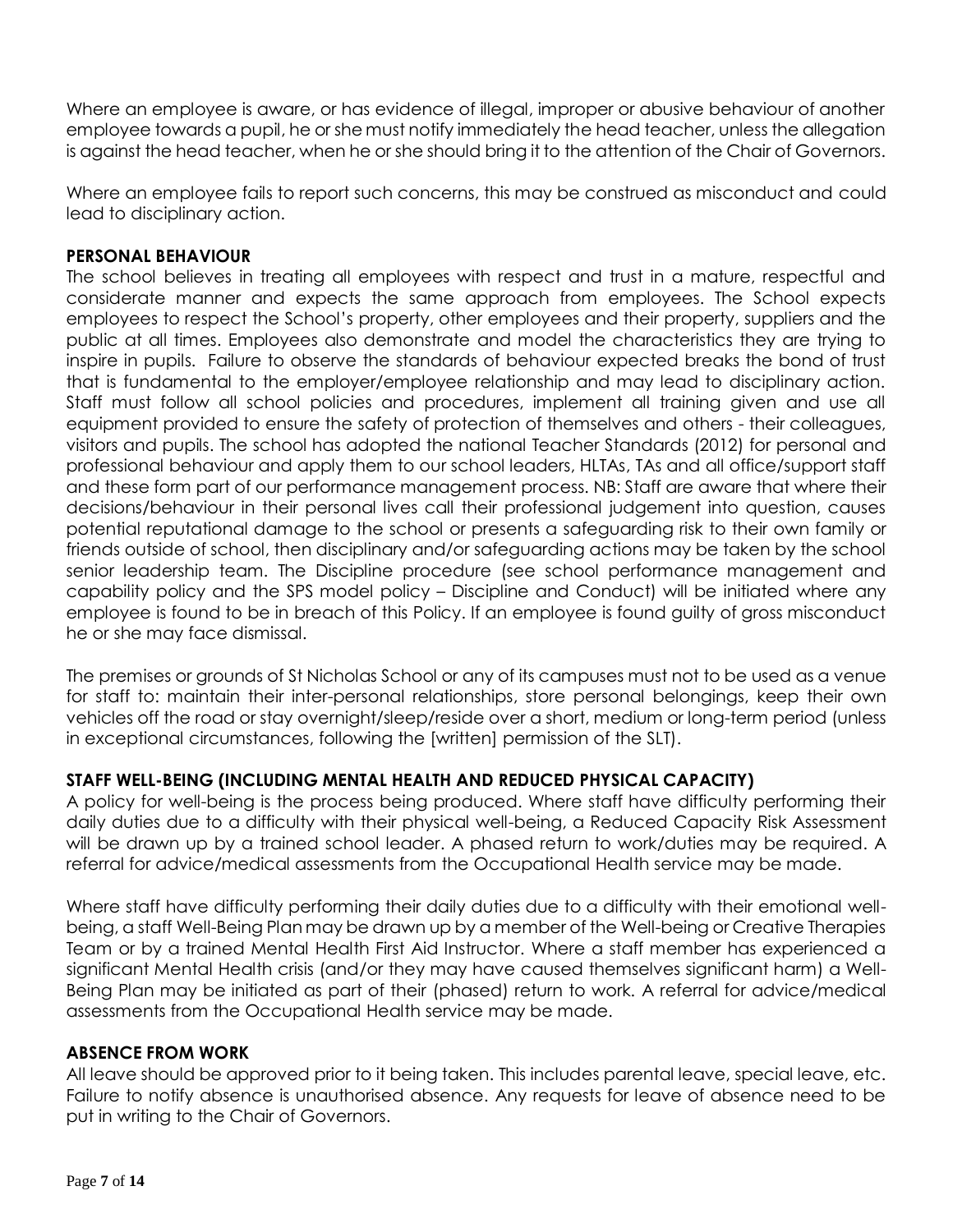Where absence is unplanned e.g. due to illness, personal circumstances etc. the school office *must*  be informed by 8.30am on the first day of absence – if the office is unattended a message *must* be left on the answering service. If you are self-certificating you will need to contact the school each day to say if you are still off-work or returning to work. If you have been signed off by a doctor the certificate will need to be sent into school and you will need to confirm at the end of the period that you are returning to work. Failure to comply with this procedure is considered misconduct and may lead to disciplinary action. The school accepts KCC Guidelines that the threshold for average staff absence should be no more than 15 days, and permit of 10 days paid leave for dealing with emergency or family compassionate duties are as standard. The Senior Leadership Team monitors the attendance of staff whose absence breaches the 10 day threshold.

# **POOR TIMEKEEPING**

Managers must set a timekeeping standard that is known to all employees. This standard should be applied consistently with employees arriving and departing from their place of work at the agreed times.

Employees must inform their managers/colleagues of their whereabouts and expected time of return when they are out of the office e.g. off-site meetings/visits etc.

If a staff member knows that they are running late, the school office *must* be informed by 8.50am – if the office is unattended a message *must* be left on the answering service. Failure to comply with this procedure is considered misconduct and may lead to disciplinary action.

# **MAINTENANCE OF THE FIRE REGISTER/SAFEGUARDING RESPONSIBILITIES**

All staff must wear their name badge, where it can be seen, at all times. This is to comply with the school safeguarding requirements and also to enable free movement around the building. All staff must sign in and out of the building electronically via the plip **each** and **every** time they leave the building – this is to enable an accurate fire register to be maintained at all times.

# **NEGLIGENCE**

Negligence arises from failure by the employee to exercise reasonable care in his or her work. Employees must not cause loss or damage through carelessness, negligence, a reckless act or breach of instructions. It is only a disciplinary offence if the individual is considered to be personally responsible.

# **REFUSAL TO OBEY A REASONABLE INSTRUCTION**

It is the responsibility of all employees to carry out reasonable instructions. In those circumstances where an employee refuses to obey a reasonable instruction, it will be necessary to investigate the situation and depending on the outcome of an investigation it may result in disciplinary action. See the Whistleblowing Policy, where refusal to carry out a reasonable instruction is linked to a matter of conscience.

# **SOCIAL BEHAVIOUR**

Employees should be aware of the following expected standards of behaviour when attending work, related events in and outside of work time or any other circumstance where attendance or actions could be seen as representing the School:

- The Conduct and Personal Behaviour Policy will still apply e.g. regarding drug/alcohol abuse, harassment and discrimination.
- Consideration and respect for others
- Those in a position of management/supervision should not behave in any way that could undermine their position
- The School should always be seen in a favourable way by the public

Page **8** of **14**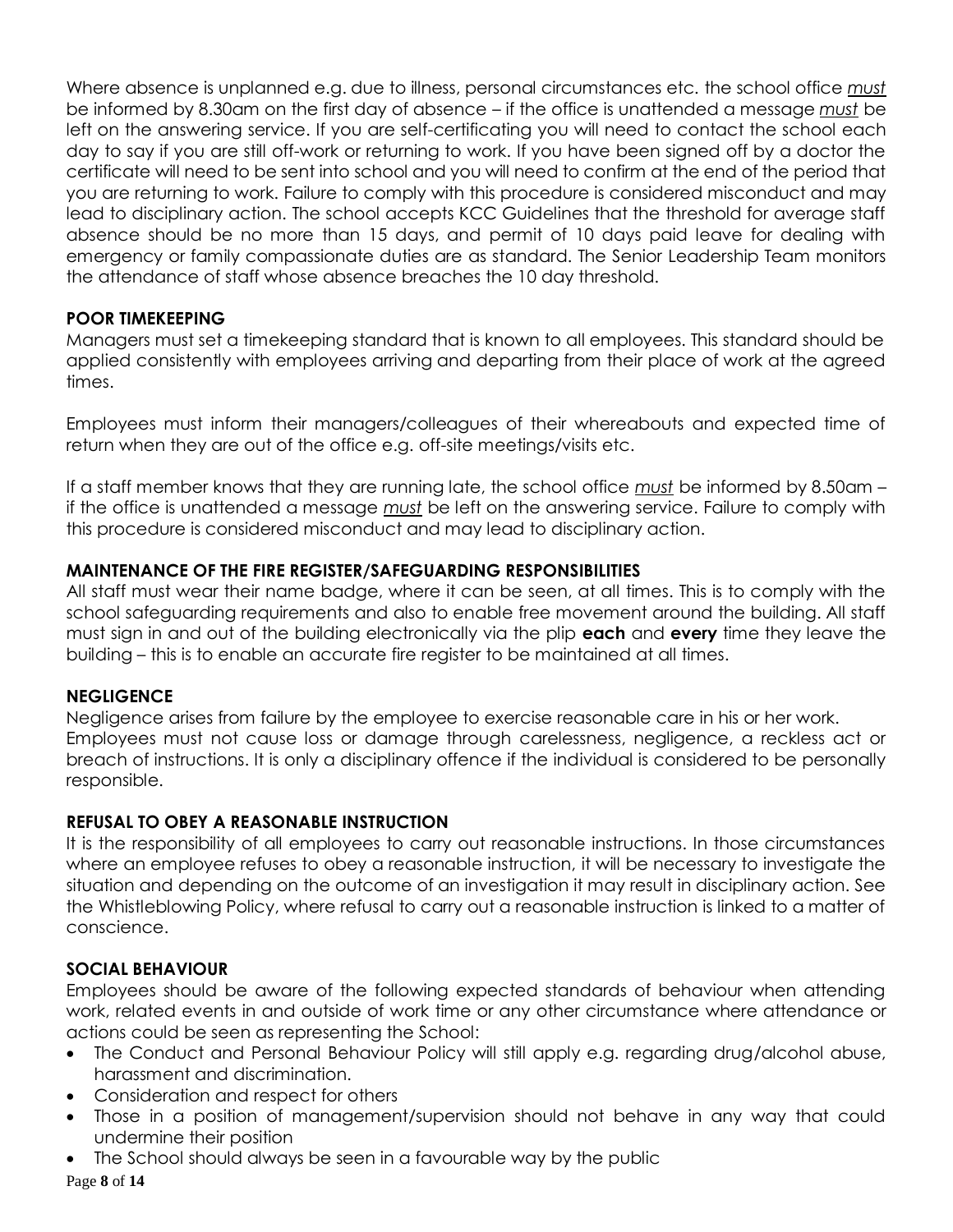The personal lives of our staff (decisions, relationships, choices, views [expressed] and activities) must not cause conflict in school or bring conflict onto school premises – this may cause a conflict of interest and/or potentially cross-over into disciplinary action.

Employees using private vehicles for School business must ensure:

- The vehicle is road worthy and complies with Road traffic/Transport regulations.
- That the vehicle is insured for "business use"
- They are licensed to drive the vehicle
- They do not drive under the influence of drink/drugs or where there is ill health that may impair their ability to drive the vehicle safely.
- They abide by the current Road Traffic/Transport Regulations*.*

#### **ALCOHOL/DRUGS**

Employees must ensure that they are not unfit for duty as a result of the effects of alcohol or drugs. Staff should be aware of the lasting effects of alcohol and drugs both prescription and illegal, and ensure that any consumption of these substances does not impair their ability to discharge their duties. See Appendix 5 for further guidance.

## **SMOKING**

The school is a non-smoking organisation. Smoking is not permitted on the premises of the main school site or any of the off-site units.

#### **HEALTH & SAFETY**

Employees also have a duty to familiarise themselves with all the safety regulations that apply to their job and the area in which they work. See Health and Safety Policy.

#### **FRAUD AND CORRUPTION**

An employee who commits a fraudulent act is liable to disciplinary action, which may include dismissal and possible criminal prosecution even for a first offence. Fraud is defined as any manipulation of an accounting system or supply system to enable public money or material to be misappropriated.

Employees involved in the investigation of alleged fraud may be required to sign an additional code of conduct relating to their specific duties.

#### **PRIVATE USE OF OFFICIAL FACILITIES**

Employees are not to use official stationery for private purposes and must not carry out private correspondence during working time. Employees are allowed to make private essential telephone calls that cannot be made outside working hours but this privilege must not be abused and the duration of all calls must be kept to a minimum. Employees are not permitted to take items of stationary, books or other school resources off the premises (e.g. for home use) without the prior approval of a member of the leadership and management team – as this could, otherwise, be considered as a theft.

Employees must obtain prior approval from their manager to borrow School property for use to work at home, e.g. laptop computer, printer, etc. When removing School property from the building they may be asked to show evidence of their manager's consent.

#### **REPORTING OF ARRESTS, PROSECUTIONS, ETC.**

Page **9** of **14** Employees must report to their manager details of any arrest or criminal conviction or caution made against them - before or during their appointment - by the Police (except for minor traffic offences, i.e. where they do not mean imprisonment or suspension of his or her driving licence), where the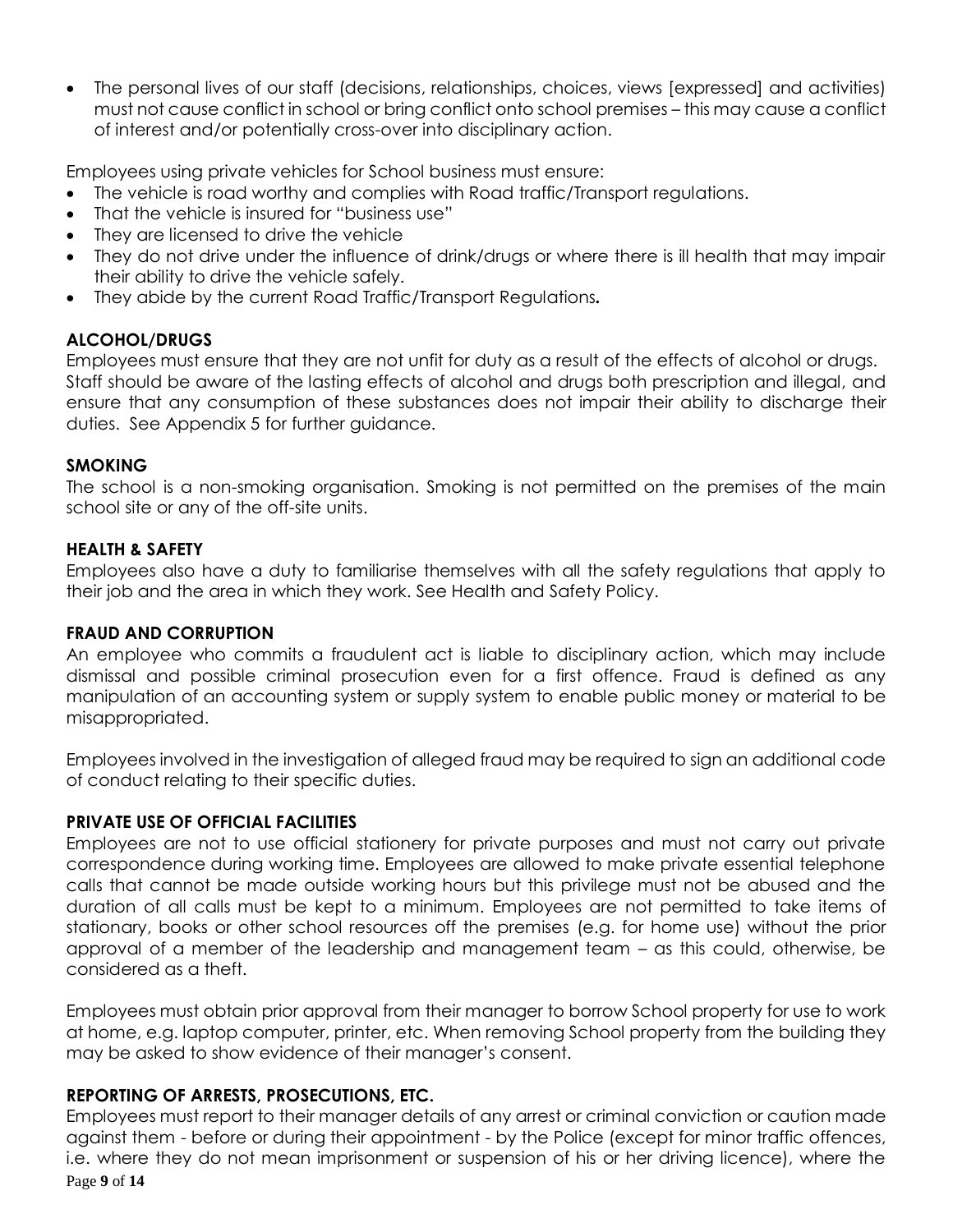offence is also a breach of discipline and/or may have a direct impact on the employee's job, or where it calls into question their suitability to work with children. NB: Staff are also required to declare the convictions or offences of their family members, friends or guests they share a house with, where it brings them into conflict with child care disqualification by association safeguards. Staff should also be aware that their prior personal and professional behaviours, if contrary to the spirit of safeguarding, health & safety and child protection, may now potentially call their judgement and continued employment in a school into question (KCSIE, 2020).

## **FALSE STATEMENTS**

Employees must not make any false statement e.g. on subsistence/mileage claims, etc. Where there is evidence of an employee submitting such claims, he or she will be liable to disciplinary action and/or prosecution under the Theft Act 1968.

Where an employee has witnessed misconduct i.e. a fraudulent activity; he or she will have a duty to report such an incident. See also – the Whistleblowing Policy.

#### **DISCRIMINATION**

It is the School's policy that all current and prospective employees will have equal opportunity for employment, promotion and training on the basis of relevant ability, qualifications and merit. Employees must ensure that they do not unfairly discriminate on the grounds of gender, race, colour, marital status, national or ethnic origin, nationality, disability, sexuality, age or religion. All job applicants and workers are treated equally and the School are willing to make reasonable adjustments where appropriate for disabled applicants and workers.

#### **HARASSMENT/BULLYING**

The School seeks to provide an environment for all employees, contractors and temporary workers free from harassment, bullying, intimidation and victimisation.

Disciplinary action will be taken against any employee who is found to have committed a deliberate or unlawful act of discrimination, sexual or racial harassment or bullying. See the Single Equality Scheme, Anti-Bullying and Race Equality Policies.

The School seeks to:

- Eliminate unlawful sexual discrimination
- Eliminate sexual harassment
- Promote gender equality
- Take positive action to eliminate racial discrimination and harassment
- Promote equality of opportunity for all members of the school community
- Promote good relations between people of different racial groups.

Where safeguarding issues based on sex and gender come to the attention of the school these will be dealt with according to our child protection procedures.

#### **ABUSE OF THE E-MAIL/INTERNET OR OTHER ICT-BASED SERVICES**

The School will not accept any abuse of e-mail/internet/Social Media or telephones. Such behaviour may result in disciplinary action.

Page **10** of **14** All staff must abide by the Internet Safety Policy, sign the Acceptable Use of Internet & ICT Equipment Statement and should exhibit appropriate, safe behaviours regarding the use of new technologies. It is the schools' position that staff should consider the risk of potential personal conflict before they choose to engage in social media activities outside school with other staff. We do recommend any social media contact with parents outside of the school closed Facebook group, and will not be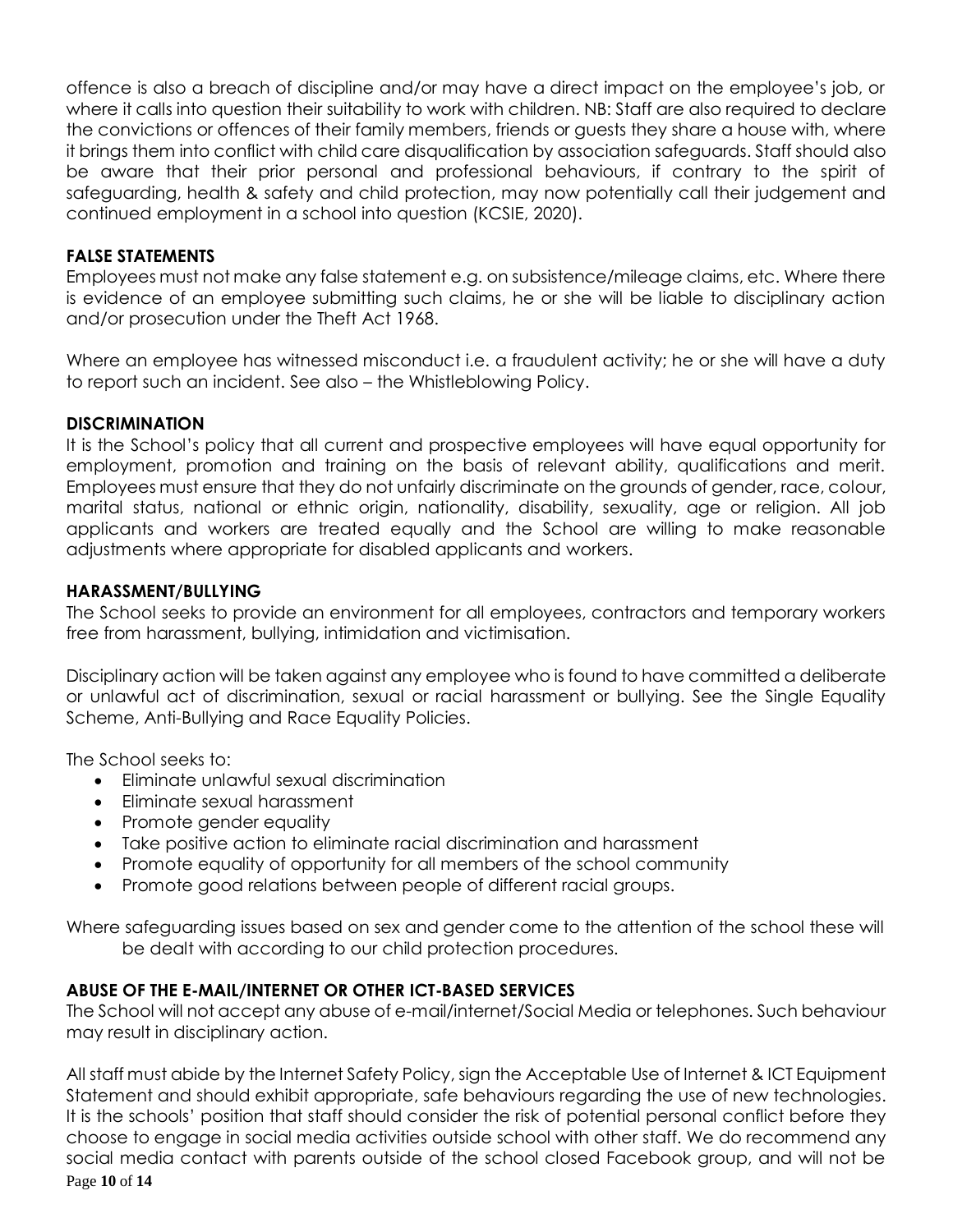able to support staff with any potential issues that arise over this. No staff social or digital media contact is allowed with current pupils of the school or former pupils under the age of 18 (NB: we do not recommend any social media contact with former pupils over the age of 18). A potential conflict of interest to this policy may exist for staff who have personal relationships (friends, family, neighbours or employees/carers outside school) to pupils and their families – see conflicts of interest and the Online Safety Policy/Acceptable Use Statement.

# **THE USE OF YOUR OWN PERSONAL ICT DEVICES/SYSTEMS TO SUPPORT YOUR WORK**

St Nicholas School may offer staff members with a laptop, tablet or USB storage devices, these will all be compliant with all current data protection and security protocols. All staff are provided with a school professional email addresses, access to the VLE and cloud storage – all part of the KLZ service. The school also operates a "Bring Your Own Device To Work" policy. In order for Staff to be able to use their own personal devices to access work purposes, they will have declared a) which devices they will have used/will continue to use to access their work files and /or emails, and b) that they have and will maintain adequate security (passwords, encryption and/or fingerprint technology) & anti-virus software and malware protection installed on each device – to avoid a data theft or breach by an accidental data loss by the staff member or a deliberate data hack by a third party. If both of these criteria are not met/continue to be met, they are no longer allowed to use their personal devices in order to assist them carry out their work duties. Acceptable ICT devices could be mobile telephones and data storage devices such as USB memory sticks or portable hard drives (which may be bought into school) or mobile tablets, desktop PCs or laptops (which can only be used outside school).

NB: Staff members are responsible for i) the ongoing maintenance and security of their devices, ii) implementation of safe data protection and security procedures, iii) sharing of information used with the Senior Leadership Team of St Nicholas School and iv) reporting of any data losses or breaches that may occur due to their used of the own (mobile) devices. Mobile phones, tablets and wearables (i.e. smart watches) are not to be used or checked (for notifications) in the classroom, they should be kept in a staff bag, locker, cupboard and/or only checked during the staff breaktime.

Staff may only save or transport sensitive personal information/datafiles using secure the encrypted cloud or USB storage areas.

# **DRESS AND APPEARANCE**

Dress and Appearance are matters of personal choice and self-expression. However, staff should consider the manner of dress and appearance appropriate to their professional role which may be different to that adopted in their personal life.

Staff should ensure they are dressed decently, safely and appropriately for the tasks they undertake. The following should be considered:

- Footwear should be sensible (i.e. closed toes) for the prevention of injury and the maintenance of the pupils' safety.
- Tops and trousers should be appropriate with consideration we are role models to our pupils and are working closely with (adolescent) students
- (High) fashion clothes should not be worn as they may be inappropriate, untidy, revealing or of sentimental/financial value to the staff member.
- Jewellery should be safe, sensible and not of sentimental value (e.g. stud earrings, hidden chain necklaces, small band rings) for the protection of the staff members themselves, their colleagues and the students they work with.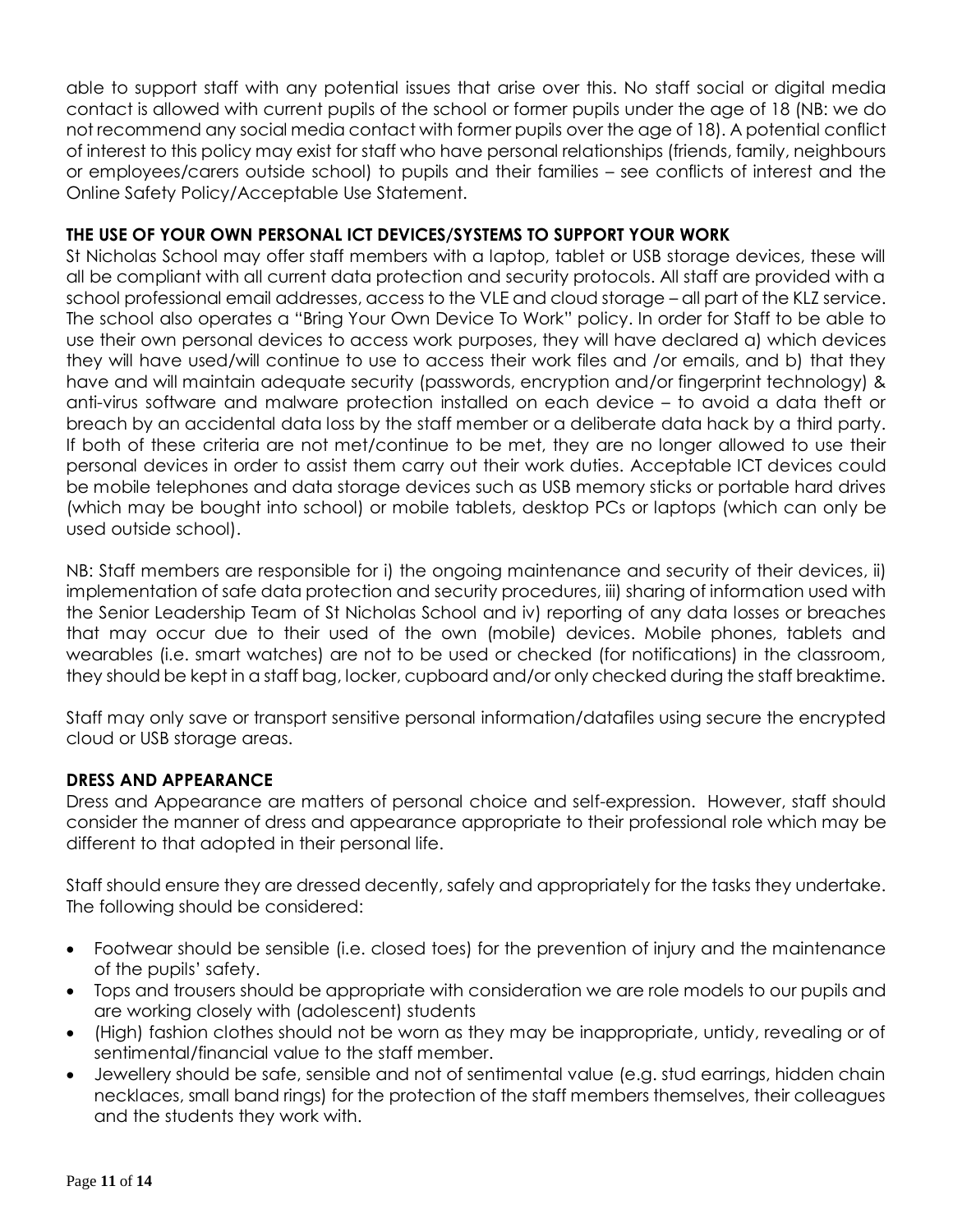The school accepts no liability for any damage that may ensue to clothing or jewellery as part of the working day.

## **MONITORING AND REVIEW**

To be reviewed on a yearly basis by the Deputy Head Teacher and will keep up to date with any statutory legislation and any changes will go via the Governing body.

## **EQUALITY, SAFEGUARDING AND EQUAL OPPORTUNITIES STATEMENT**

St Nicholas School, in all policies and procedures, will promote equality of opportunity for students and staff from all social, cultural and economic backgrounds and ensure freedom from discrimination on the basis of membership of any group including gender, sexual orientation, family circumstances, ethnic or national origin, disability (physical or mental), religious or political beliefs.

As part of our commitment to meet the Public Sector Equality Duty (PSED), St Nicholas School aims to:

- **Provide equal opportunity for all;**
- Foster good relations, and create effective partnership with all sections of the community;
- Only take actions which does not discriminate unlawfully in service delivery, commissioning and employment;
- Provide an environment free from fear and discrimination, where diversity, respect and dignity are valued.

All aspects of Safeguarding will be embedded into the life of the School and be adhered to and be the responsibility of all staff.

# **LINKS TO OTHER POLICIES**

SAFEGUARDING DISCIPLINARY AND CAPABILITY – "KCC MODEL PROCEDURE FOR MANAGING STAFF DISCIPLINARY MATTERS AND POOR PERFORMANCE IN COMMUNITY SCHOOLS" – SEE APPENDIX 2 POSITIVE BEHAVIOUR SUPPORT MANAGING ALLEGATIONS AGAINST STAFF. ANTI-BULLYING **COMPLAINTS** RACE EQUALITY REPORTING RACIAL INCIDENTS SINGLE EQUALITY SCHEME INTERNET SAFETY PERFORMANCE MANAGEMENT AND CAPABILITY POLICY ACCEPTABLE USE OF INTERNET AND ICT EQUIPMENT STATEMENT WHISTLEBLOWING HEALTH AND SAFETY POLICY – PLUS APPENDICES WITH REFERENCE TO RESIDENTIAL TRIPS, PERSONAL EVACUATION AND INTIMATE CARE SPS SCHOOL PROCEDURES FOR DISCIPLINE AND CONDUCT 2019

STEPHEN KING REVIEWED TERM 1 2021 RATIFIED BY CHAIRPERSON'S ACTION ON 21ST NOVEMBER 2021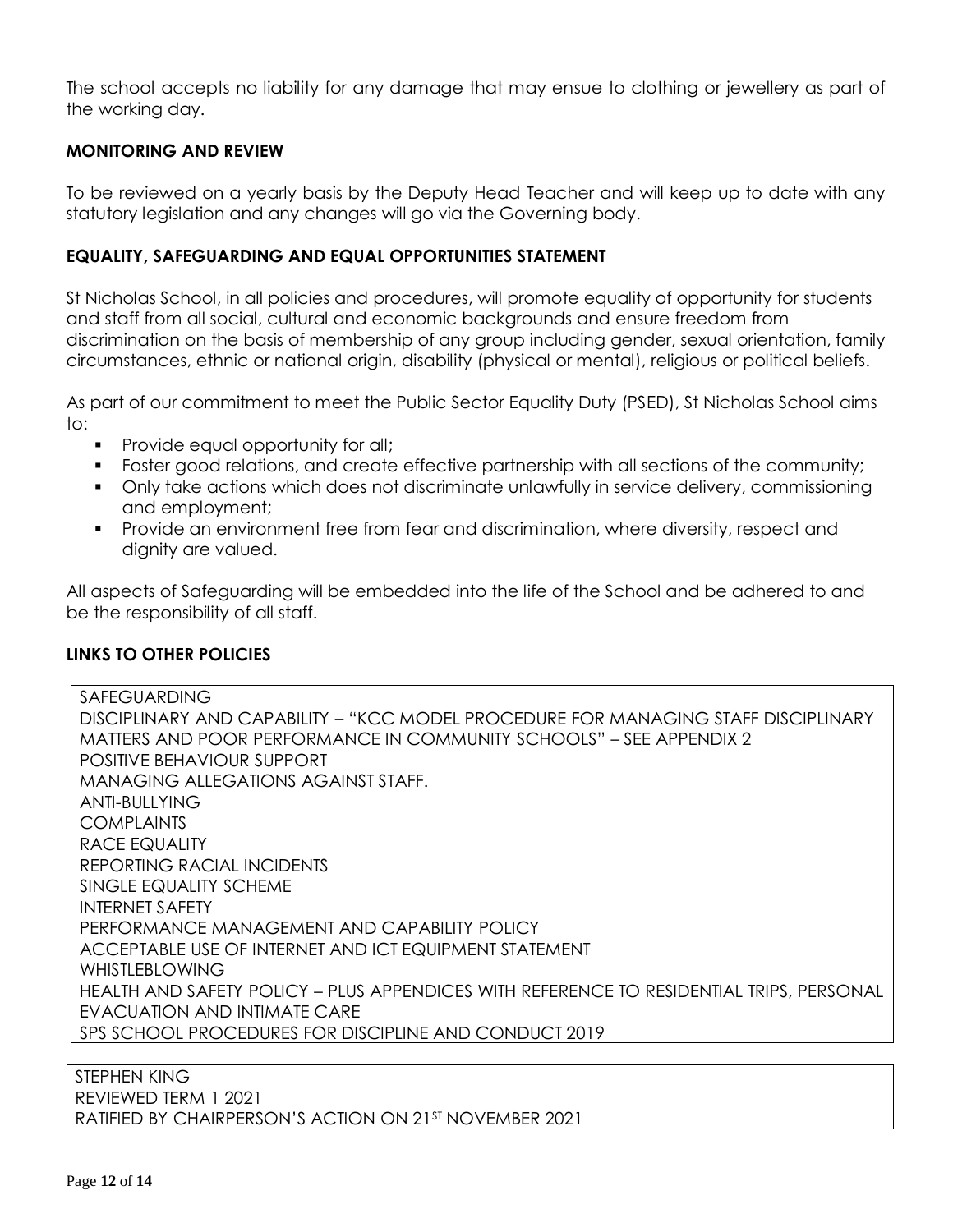#### **CODE OF CONDUCT AND PERSONAL BEHAVIOUR DECLARATION**

**I have read and understood the Code of Conduct. I agree to work within the principles of the Code. I agree also agree to work within the policies, practices and guidance of the policies for Child Protection, Internet Safety, Positive Behaviour Support and Health & Safety.**

| Name: | Position: ____________________ |
|-------|--------------------------------|
|       | Date: I                        |

*Please sign and return to the school.* 

*For new staff this form should be sent along with acceptance of your terms and conditions, prior to commencing employment with the School.*

# **APPENDIX 5**

## **Alcohol and Drugs Misuse**

- 1. The early identification of an alcohol or drug problem and taking appropriate action will minimise the effect of the problem on the School and other employees and may also help reduce any stress experienced by the individual.
- 2. t may be very difficult for people to admit they have a problem. There may well be a feeling of shame or fear of reprisals, particularly if they are taking illegal drugs.
- 3. There is no single symptom of an alcohol or drug problem. The presence of any or some of the following may indicate one (unless the employee is suffering from an undisclosed illness/disability):

#### **Absenteeism**

- Excessive sick leave, frequent and unexplained absences and lateness
- Frequent Monday and/or Friday absences
- Excessive lateness especially on Monday
- Leaving work early
- Frequent visits to the cloakroom
- Unexplained absence from post

#### **High rate of accidents**

- Frequent accidents at work resulting in injury and/or damage to equipment
- Accidents away from work

## **Poor work performance**

- Difficulty in concentrating
- Taking longer than usual to do tasks
- Having an erratic work pattern
- Difficulty in recalling conversations, instructions or details
- Sticking to routine tasks and avoiding complex ones
- Frequent mistakes
- Improbable excuses for poor work
- Telling lies about performance
- Bad decision making
- Reluctance to accept responsibility

# **Change in personality and behaviour**

- **Anxiety**
- **Depression**
- **Irritability**